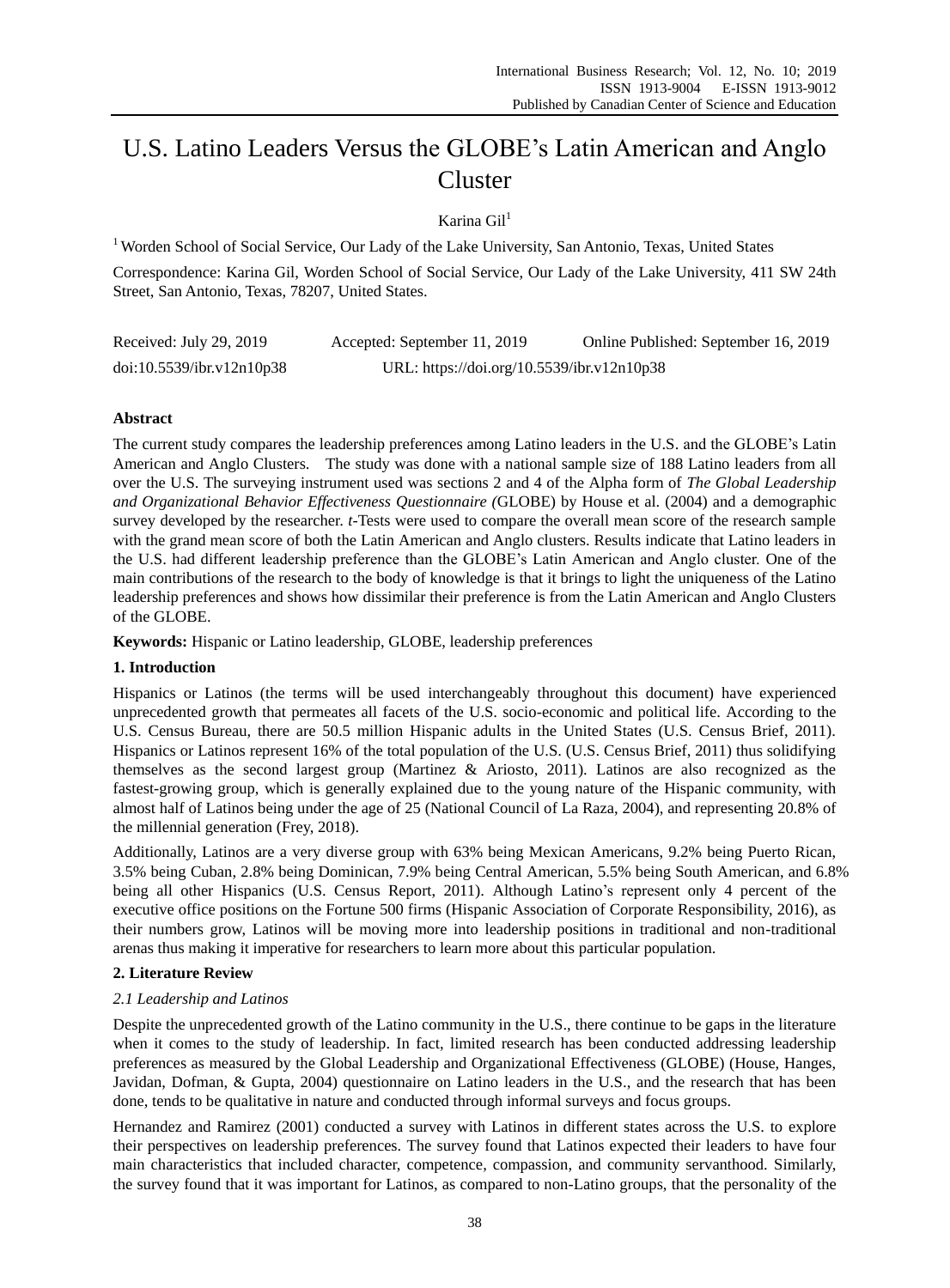leaders included these traits. These findings were similar across all Latino subgroups including Latino women.

Other studies found a significant relationship between Latinos born outside the United States and a preference for Laissez-faire leadership styles (Teneyuca, 2005; Baumeister, 2006), with Mexican Americans showing a stronger preference for transactional leadership styles (Baumeister, 2006). Interestingly, a study conducted to draw comparisons between transformational and transactional leadership styles for U.S. and Latin American citizens found that both Latin American citizens and American women scored higher on transformational leadership than their male counterparts (Ramirez, 2002).

# *2.2 GLOBE Overview*

*Global Leadership and Organizational Behavior Effectiveness Study: Culture, Leadership, and Organizations: The GLOBE Study of 62 Societies* (GLOBE) (House et al., 2004) is a 10-yearlong study that included 17,300 middle managers of 951 organizations in 62 societies in the industries of finance, food processing, and telecommunications. The GLOBE's theoretical framework was based on Hofstede's culture theory, strategic contingency theory, implicit leadership theory expanded to the cultural level, and McClelland's achievement theory of human motivation. To collect the data, two types of surveys were developed; the Alpha survey, which measured leadership effectiveness and organizational culture, and the Beta survey, which measured leadership effectiveness and societal culture. All instruments were applied by native investigators who were intimately familiar with the culture targeted.

Additionally, the GLOBE developed leadership dimensions across 10 cultural clusters by following culturally implicit leadership theory (CLT) and identified three overarching attributes of leadership effectiveness: universally desirable, universally undesirable, and culturally contingent. Of the 10 cultural clusters, 10 countries belonged to the Latin American cluster and included Argentina, Bolivia, Brazil, Colombia, Costa Rica, Ecuador, El Salvador, Guatemala, Mexico and Venezuela, while seven countries belonged to the Anglo cluster and included Australia, Canada (English Speaking), England, Ireland, New Zealand, South Africa (White sample) and the United States. The leadership survey of the GLOBE consisted of 112 questions that inquire about behaviors reflecting both societal and organizational cultures.

The GLOBE also identified 21 dimensions of what is considered to be outstanding leadership characteristics. These characteristics were factorial analyzed into a culturally endorsed implicit leadership theory (CLT) and were later merged, which created an end product of six globally identified leadership dimensions: Charismatic/Value-Based leadership, Team-Oriented leadership, Participative leadership, Humane-Orientation leadership, Autonomous leadership, and Self-Protective leadership.

# *2.3 The GLOBE's Leadership Dimensions, and the Latin American and Anglo Clusters*

Table 1 depicts the CLT leadership profiles of the Latin American and Anglo Clusters. An Analysis of Variance (ANOVA) was performed to determine if cultures and cluster differ from the CLT leadership dimensions. Results indicated that cultures and clusters differ with respect to the six CLT leadership dimension ( $p < .01$ ) (House et al., 2004, p. 680).

| <b>CLT</b> Leadership Dimensions |                   |               |      |                 |                 |  |  |  |
|----------------------------------|-------------------|---------------|------|-----------------|-----------------|--|--|--|
| Charismatic/Value<br>Based       | Team-<br>Oriented | Participative |      | Autonomous      | Self-Protective |  |  |  |
|                                  |                   |               |      |                 |                 |  |  |  |
| 5.99                             | 5.96              | 5.42          | 4.85 | 3.51            | 3.62            |  |  |  |
| 6.05                             | 5.74              | 5.73          | 5.08 | 3.82            | 3.08            |  |  |  |
|                                  |                   |               |      | Humane-Oriented |                 |  |  |  |

Table 1. Leadership CLT Scores for Societal Clusters

*Note.* From *Culture, Leadership, and Organizations: The GLOBE Study of 62 Societies (p. 680), by R. J. House,* P. J. Hanges, M. Javidan, P. W. Dorfman, and V. Gupta, 2004, Thousand Oaks, CA: Sage Publications, Inc. Reprinted with permissions.

According to House et al. (2004), "many leadership attributes are culturally contingent" (p. 40); therefore, the culture in which a person is born has a significant influence in the way he or she may lead. The Latin American cluster included the largest number of cultures in the GLOBE sample, and when clustered together, Latin American countries scored high on charismatic/value-based (*M* = 5.99), team-oriented leadership (*M* = 5.96), medium on participative leadership ( $M = 5.42$ ) and Humane-Oriented leadership ( $M = 4.45$ ), and lowest on autonomous leadership ( $M = 3.51$ ) and self-protective leadership ( $M = 3.62$ ). Team-oriented leadership was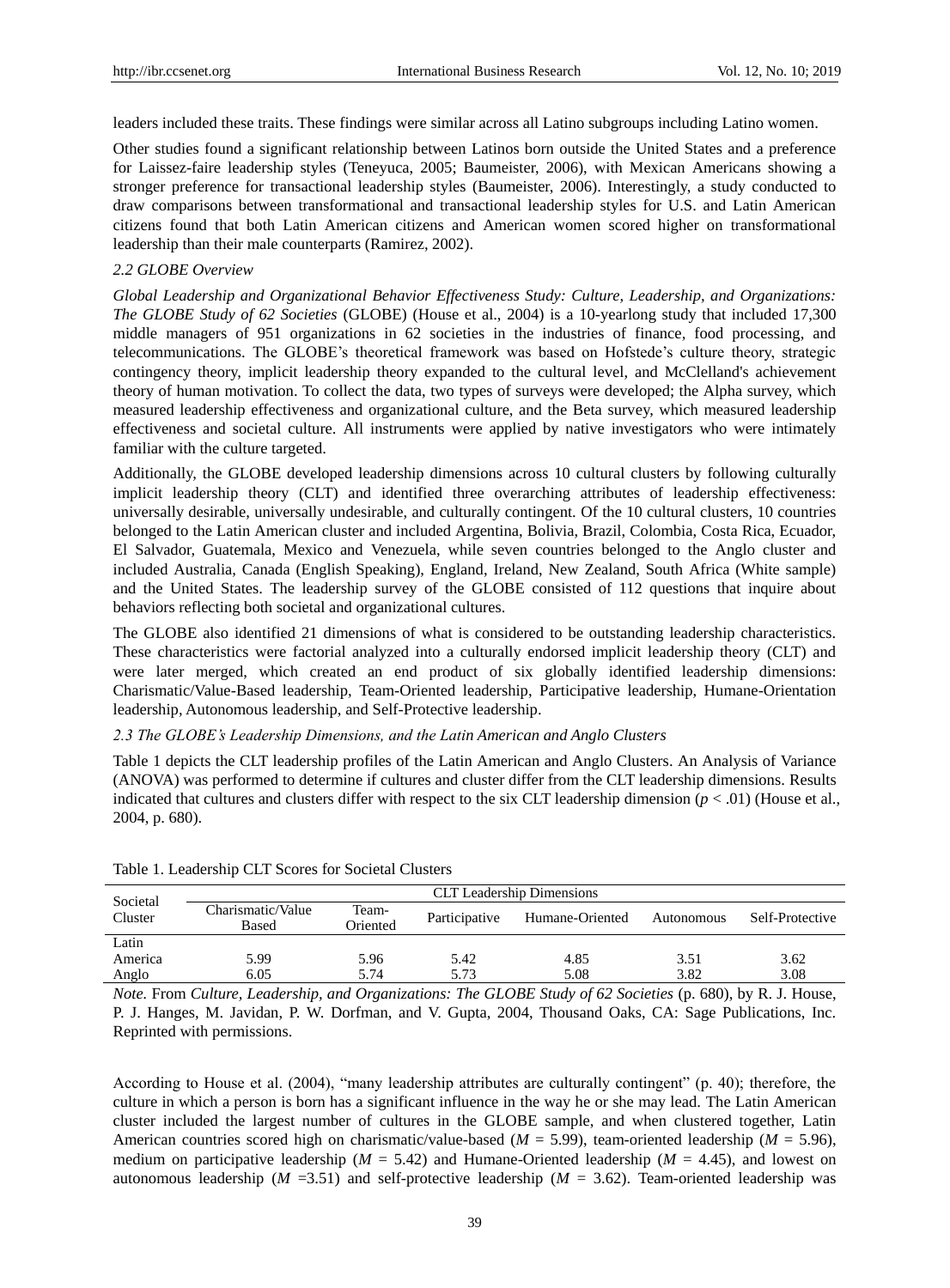positively correlated with institutional collectivism values ( $r = .26$ ,  $p < .05$ ) and in-group collectivism practices  $(r = .30, p < .05)$  and values  $(r = .37, p < .01)$ . Furthermore, charismatic-value based leadership was positively correlated with in-group collectivism values  $(r = .32, p < .05)$ . It is interesting to note that the Anglo cluster, to which the United States is a part, also scored high on charismatic leadership  $(M = 6.05)$ , medium on team-oriented ( $M = 5.74$ ), participative leadership ( $M = 5.73$ ), and humane-oriented leadership ( $M = 5.08$ ), and lowest on self-protective leadership (*M* = 3.08). However, it is important to keep in mind that the Latin American cluster was neither the lowest nor the highest in any of the aforementioned leadership dimensions. Based on the results of the Latin American cluster, House et al. (2004) stated that "for the Latin American cluster, an exemplar of effective leadership would be a person who practices charismatic/value-based and team-oriented leadership and would not be averse to some elements of self-protective leadership" (p. 687).

Furthermore, each Latin American country, as an individual society, was also measured on the GLOBE's leadership dimensions as was the United States. Table 2 depicts the Latin American and Anglo Cluster with each country showed individually.

|                     | <b>CLT</b> Leadership Dimensions |                            |                       |                   |                     |                |                     |  |  |
|---------------------|----------------------------------|----------------------------|-----------------------|-------------------|---------------------|----------------|---------------------|--|--|
| Societal<br>Cluster | Country                          | Charismatic<br>Value-Based | Team-<br>Oriente<br>d | Participativ<br>e | Humane-Oriente<br>d | Autonomou<br>S | Self-Protectiv<br>e |  |  |
|                     | Argentina                        | 5.98                       | 5.99                  | 5.89              | 4.70                | 4.55           | 3.45                |  |  |
| Latin               | <b>Bolivia</b>                   | 6.01                       | 6.10                  | 5.29              | 4.56                | 3.92           | 3.83                |  |  |
| Americ              | Brazil                           | 6.00                       | 6.17                  | 6.06              | 4.84                | 2.27           | 3.49                |  |  |
| a                   | Colombia                         | 6.04                       | 6.07                  | 5.51              | 5.05                | 3.34           | 3.37                |  |  |
|                     | Costa Rica                       | 5.95                       | 5.81                  | 5.54              | 4.99                | 3.46           | 3.55                |  |  |
|                     | Ecuador                          | 4.46                       | 6.21                  | 5.51              | 5.13                | 3.53           | 3.62                |  |  |
|                     | El Salvador                      | 6.08                       | 5.95                  | 5.40              | 4.69                | 3.47           | 3.43                |  |  |
|                     | Guatemala                        | 6.00                       | 5.94                  | 5.45              | 5.00                | 3.37           | 3.77                |  |  |
|                     | Mexico                           | 5.66                       | 5.74                  | 4.64              | 4.72                | 3.86           | 3.86                |  |  |
|                     | Venezuela                        | 5.72                       | 5.62                  | 4.88              | 4.85                | 3.39           | 3.81                |  |  |
| Anglo               | Australia                        | 6.09                       | 5.81                  | 5.71              | 5.10                | 3.95           | 3.05                |  |  |
|                     | Canada                           | 6.15                       | 5.84                  | 6.09              | 5.20                | 3.65           | 2.96                |  |  |
|                     | Ireland                          | 6.08                       | 5.81                  | 5.64              | 5.06                | 3.95           | 3.00                |  |  |
|                     | New Zeland                       | 5.87                       | 5.44                  | 5.50              | 4.78                | 3.77           | 3.19                |  |  |
|                     | South Africa                     | 5.99                       | 5.80                  | 5.62              | 5.33                | 3.74           | 3.19                |  |  |
|                     | United                           | 6.01                       | 5.71                  | 5.57              | 4.90                | 3.92           | 3.04                |  |  |
|                     | Kingdom                          |                            |                       |                   |                     |                |                     |  |  |
|                     | <b>United States</b>             | 6.12                       | 5.80                  | 5.93              | 5.21                | 3.75           | 3.15                |  |  |

Table 2. Leadership CLT Scores for Societal Cultures of Latin America and Anglo Cluster

*Note. Replicated partially from* From *Culture, Leadership, and Organizations: The GLOBE Study of 62 Societies*  (p. 713), by R. J. House, P. J. Hanges, M. Javidan, P. W. Dorfman, and V. Gupta, 2004, Thousand Oaks, CA: Sage Publications, Inc. Reprinted with permissions.

#### **3. Problem Statement and the Purpose of the Study**

As the shifts in demographics indicate, Latinos are soon to become the largest minority group in the U.S. and will continue to climb the leadership ladder in multiple fields. Therefore, it is imperative to understand their leadership preferences, and how they compare to others. This is important as the U.S. prepares for a possible wave of unique leaders that will set the tone for the national norm that will permeate to a wide range of leadership positions.

This study seeks to compare the leadership preferences among national Latino leaders in the U.S. and the GLOBE's Latin American and Anglo Cluster. The main research question investigated is: Do Latino leaders in the U.S. score closely to the GLOBE's Latin American Cluster or Anglo Cluster?

# **4. Methodology**

#### *4.1 Participants*

The *GLOBE Phase 2 Alpha Questionnaire* sections two and four were available for public use via a web-enabled anonymous survey tool. Participants were attained in two ways; formal and informal contacts. Through the formal contact, participants from the UnidosUS (formerly known as the National Council of La Raza) leadership, management, and affiliate executive directors were recruited. Through the informal contact, participants were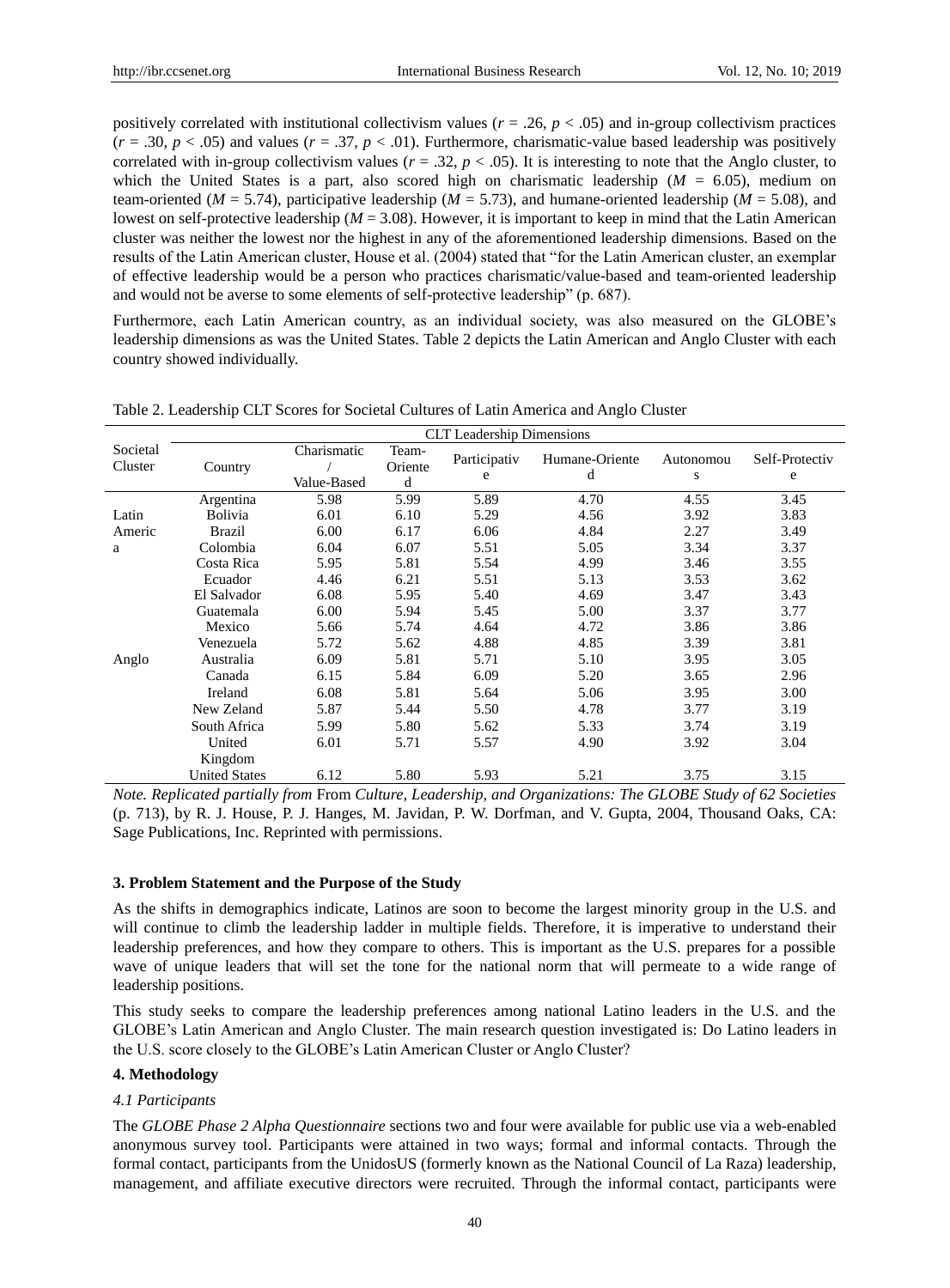recruited by informal networking with local and national Latino organizations and Latino-targeting/serving organizations, and by using professional networking sites and blogs.

The number of participants consisted of (N=188) out of which 87 were females, 100 were males, and one person was unknown. All participants self-identified as Latino or Hispanic and held a range of leadership positions. The mean age was 46.19. Regarding leadership positions, most participants indicated they held upper management positions; President (*n =* 46) at 28.2%, Vice-President (*n =*15) at 9.2%, Director (*n =* 39) at 23.9%, Owner (*n =*  6) at 3.7%, Manager/Supervisor (*n =*36) at 22.1%. Additionally, most participants indicated to be working in the non-profit sector  $(n = 73)$  at 41%, followed by Education  $(n = 29)$  at 16.3%, Health Care  $(n = 18)$  at 10.1%, Entrepreneur/Small Business Owner (*n* = 25) at 14%, Industrial/Manufacturing/Research Facility (*n* = 17 ) at 9.6%, Government/Military (*n* = 14 ) at 7.9%, Construction (*n* = 2) at 1.1%, and there were some that did not report their industry  $(n = 10)$ .

# *4.2 Instruments*

This research used the *GLOBE Phase 2 Alpha Questionnaire* sections two and four, and a researcher-developed demographic survey. On the *GLOBE Phase 2 Alpha Questionnaire* sections two and four, respondents rated items on seven leadership preferences, 48-point Likert-type scale section two and 56 point Likert-type scale for section four, from one *(greatly inhibits)* to seven *(contributes greatly),* with four considered as *"having no impact.*" The questionnaire measured the relationships between the six global leadership behaviors and 21 subscales described by House et al. (2004). The reliability of the GLOBE instrument exceeds .85 for all scales.

#### *4.3 Research Design*

The main surveying instrument was the *GLOBE Phase 2 Alpha Questionnaire* sections two and four, which was paired with a demographic survey. The research design is a cross-sectional survey and exploratory. Additionally, all survey questions were self-reported by the volunteer participants in the sample, and response set biases was minimized by the transition between instruments.

One-sample *t*-Test was deemed to be the best statistical measure to answer the research question since the grand mean of the Latin American and Anglo cluster were known. Additionally, the grand means data met the t-tests assumptions: 1) the *GLOBE Phase 2 Alpha Questionnaire,* sections two and four, allowed for the data collected to follow a continuous or ordinal scale give the fact that the answers were numerically translated; 2) Samples were self-selected random sample; 3) the data results were normally distributed; 4) the GLOBE's sample size was large, and the study's sample size was represented of Hispanics in leadership positions, and 5) due to the sample size, there was homogeneity of the variance.

Therefore, one-sample *t*-Tests were used to compare the overall mean score of the research sample with the overall mean score of both the Latin American and Anglo clusters. The significance level was deemed to be appropriate at 0.05 two-tailed. Missing values were excluded for the particular variables.

# *4.4 Procedures*

Participants were attained through formal and informal contacts. Through the formal contact, participants from the UnidosUS (formerly National Council of La Raza) leadership, management, and affiliate executive directors were recruited through email. The email directed them to a link to access an online development software site that contained the survey for this research. Through the informal contact, participants were recruited by informal networking with local and national Latino organizations and Latino-targeting/serving organizations, and by using professional networking sites and blogs. Participants received emails directing them to complete the surveys online development software site.

Once the participants accessed the survey, they were directed to review and approve a consent form. The form provided them with information about the research, potential benefits, and risks, statements of anonymity and confidentiality, and prompted them with the required agreement prior to completing the surveying instruments.

The principal investigator, who was granted permission to conduct the survey by the university's Internal Review Board (IRB) Committee, was responsible for the collection of the survey responses.

# **5. Results**

# *5.1 Overall GLOBE Scores*

The *Global Leadership and Organizational Behavior Effectiveness* (GLOBE) *Phase 2 Alpha Questionnaire*  sections 2 and 4 by House et al. (2004) determined the participants' statistical mean rank differences for the six GLOBE Culturally Endorsed Implicit Leadership dimensions.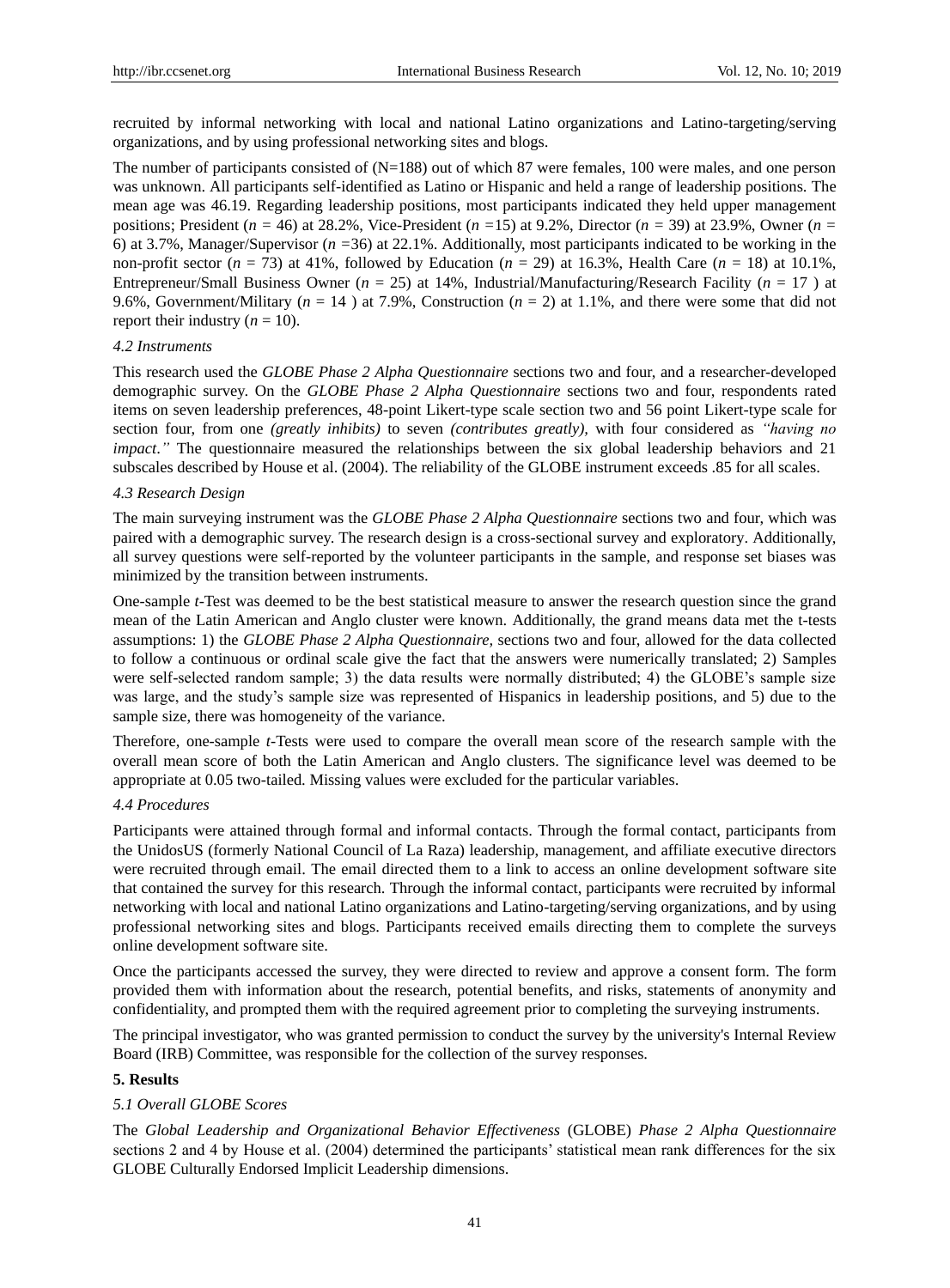Respondents had a choice of a seven-point Liker- scale in GLOBE's Alpha questionnaire to determine what characteristics contribute to outstanding leadership: 1 (greatly inhibits), 2 (somewhat inhibits), 3 (slightly inhibits), 4 (has no impact), 5 (contributes slightly), 6 (contributes somewhat), 7 (contributes greatly).

Table 3 describes the statistics and mean scores of the research sample on the GLOBE's six leadership dimensions. In descending order, the research sample scored higher on Charismatic/Valued-Based Leadership (*M =* 6.20), medium on followed by Humane-Oriented Leadership (*M =* 5.57), and Participative Leadership (*M* = 5.05), and lowest on Team-Oriented Leadership (*M =* 4.61), Autonomous Leadership (*M =* 4.09) and Self-Protective Leadership (*M =* 3.43).

|                 | Charismatic<br><b>Valued Based</b><br>Leadership | Team-Oriented<br>Leadership | Humane-Oriented<br>Leadership | Participative<br>Leadership | Autonomous<br>Leadership | Self-Protective<br>Leadership |
|-----------------|--------------------------------------------------|-----------------------------|-------------------------------|-----------------------------|--------------------------|-------------------------------|
| Valid           | 188                                              | 188                         | 187                           | 177                         | 188                      | 188                           |
| Missing<br>N    | $\overline{0}$                                   | $\theta$                    |                               | 11                          | $\theta$                 | $\mathbf{0}$                  |
| Mean            | 6.203                                            | 4.614                       | 5.5767                        | 5.0561                      | 4.0949                   | 3.4319                        |
| Median          | 6.36                                             | 4.6                         | 5.67                          | 5.1                         | 4.25                     | 3.41                          |
| Mode            | 5.86                                             | 4.53                        | 6                             | 5.1                         | 3.25                     | 3                             |
| Std.            |                                                  |                             |                               |                             |                          |                               |
| Deviation       | 0.80983                                          | 0.47854                     | 0.97801                       | 0.72307                     | 1.17369                  | 0.71634                       |
| Variance        | 0.656                                            | 0.229                       | 0.956                         | 0.523                       | 1.378                    | 0.513                         |
| <b>Skewness</b> | $-4.083$                                         | $-0.915$                    | $-1.862$                      | $-0.627$                    | $-0.056$                 | 0.798                         |
| Std. Error of   |                                                  |                             |                               |                             |                          |                               |
| <b>Skewness</b> | 0.177                                            | 0.177                       | 0.178                         | 0.183                       | 0.177                    | 0.177                         |
| Kurtosis        | 21.381                                           | 8.492                       | 6.464                         | 1.038                       | $-0.592$                 | 1.25                          |
| Std. Error of   | 0.353                                            | 0.353                       | 0.354                         | 0.363                       | 0.353                    | 0.353                         |
| Kurtosis        |                                                  |                             |                               |                             |                          |                               |

Table 3. Distribution of Research Sample Leadership Dimensions Scores

Copyright by Karina E Gil, Ph.D., MSW

## *5.2 Comparison of leadership preference of research sample and the Latin American Cluster*

This research question concerns with the differences between the mean of this research and the grand mean for the GLOBE's Latin American cluster. Scores were obtained for the GLOBE's six leadership dimensions: Charismatic Value-Based, Team-Oriented, Participative, Humane-Oriented, Autonomous, and Self-Protective. A one-sample *t*-Test was computed for each of the leadership dimensions to determine whether there were significant differences between the research sample group and the GLOBE scores obtained for the Latin American Cluster. Below are the individual results for each of the leadership preference, and Table 4 provides the *t*-Test results of the mean comparison between the research sample and Latin American Cluster for all the leadership preferences.

#### Charismatic/Value-Based

One-Sample *t*-Test on Charismatic/Value-Based Leadership dimension showed *t*(187) = 3.607, *p* = .000 for this research sample. There was a significant difference between this research sample and the Latin American Cluster grand mean score. The research sample (*M* = 6.20) showed a stronger preference for Charismatic/Value-Based Leadership than did the Latin American Cluster (*M* = 5.99).

#### Team-Oriented Leadership

One-Sample *t*-Test on Team-Oriented Leadership dimension showed *t*(187) = -38.565, *p* = .000 for this research sample. There was a significant difference between the research sample and the Latin American Cluster grand mean score. The research sample ( $M = 4.61$ ) showed a lower preference for Team Oriented Leadership than did the Latin American Cluster  $(M = 5.96)$ .

#### Participative Leadership

One-Sample *t*-Test on Participative Leadership dimension showed *t*(176) = -6.696, *p* = .000 for this research sample. There was a significant difference between this research sample and the Latin American Cluster grand mean score, as illustrated in Table 4. The research sample (*M* = 5.05) showed a lower preference for Participative Leadership than did the Latin American Cluster ( $M = 5.42$ ).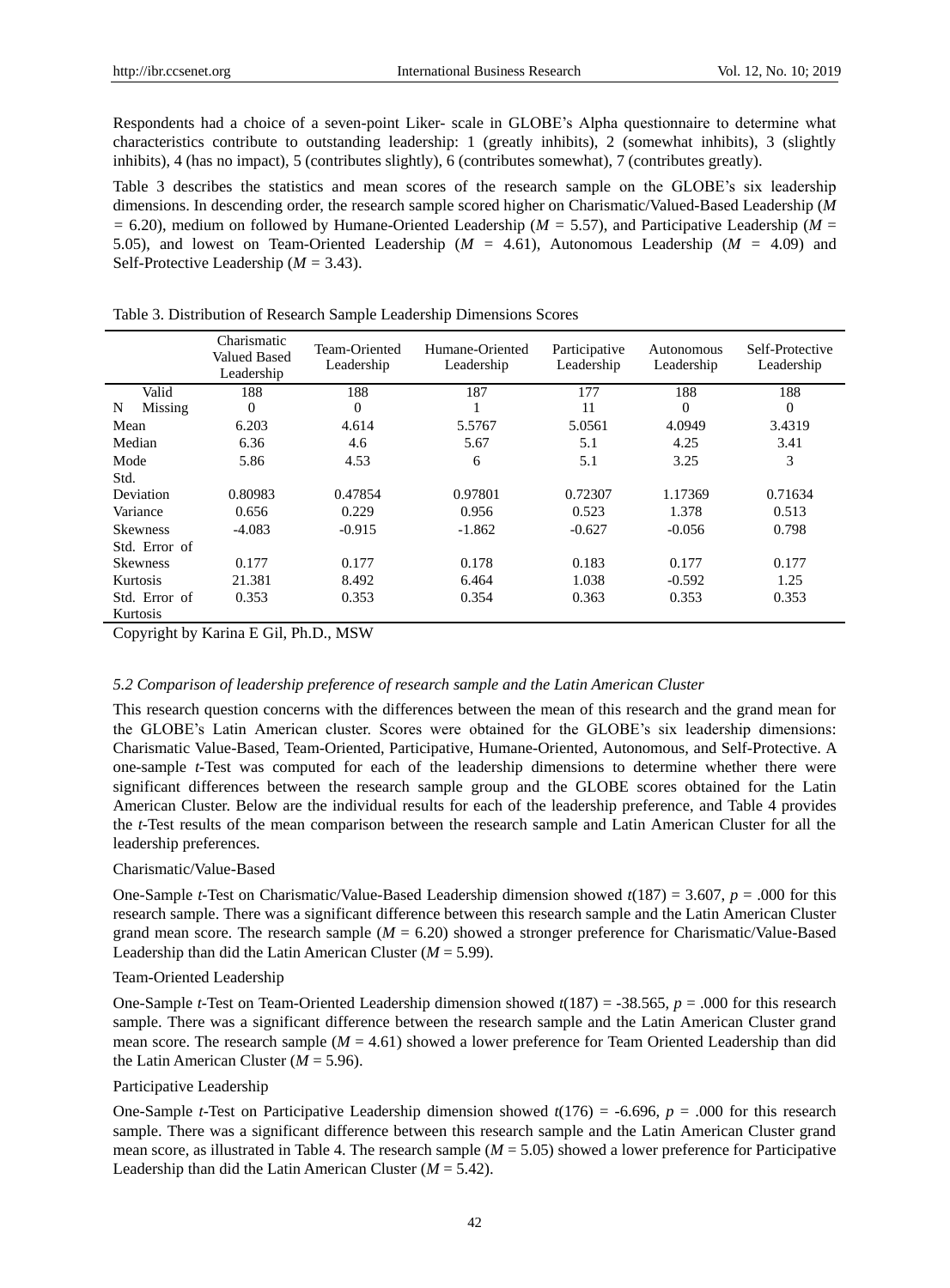#### Humane-Oriented Leadership

One-Sample *t*-Test on Humane-Oriented Leadership dimension showed  $t(186) = 10.161$ ,  $p = .000$  for this research sample. There was a significant difference between this research sample and the Latin American Cluster grand mean score. The research sample (*M* = 5.57) showed a higher preference for Humane-Oriented Leadership than did the Latin American Cluster  $(M = 4.85)$ .

# Autonomous Leadership

One-Sample *t*-Test on Autonomous Leadership dimension showed *t*(187) = 6.832, *p* = .000 for this research sample. There was a significant difference between this research sample and the Latin American Cluster grand mean score. The research sample (*M* = 4.09) showed a stronger preference for Autonomous Leadership than did the Latin American Cluster  $(M = 3.51)$ .

# Self-Protective Leadership

One-Sample *t*-Test on Self-Protective Leadership dimension showed *t*(187) = -3.601, *p* = .000 for this research sample. There was a significant difference between this research sample and the Latin American Cluster grand mean score, as illustrated in Table 4. The research sample  $(M = 3.43)$  showed a lower preference for Self-Protective Leadership than did the Latin American Cluster (*M* = 3.62).

# Table 4. Mean comparison between Research Sample and Latin American Cluster

|                                |           |     |                    |                            |                                   | 95% Confidence Interval of |           |  |
|--------------------------------|-----------|-----|--------------------|----------------------------|-----------------------------------|----------------------------|-----------|--|
|                                |           |     |                    |                            |                                   | the Difference             |           |  |
|                                |           | df  | sig.<br>(2-tailed) | Mean<br>Research<br>Sample | Mean Latin<br>American<br>Cluster | Lower                      | Upper     |  |
| Charismatic<br>/Value<br>Based | 3.607     | 187 | 0.00               | 6.2                        | 5.99                              | 0.0965                     | 0.3295    |  |
| Team-Oriented                  | $-38.565$ | 187 | 0.00               | 4.61                       | 5.96                              | $-1.4148$                  | $-1.2771$ |  |
| Participative                  | $-6.696$  | 176 | 0.00               | 5.05                       | 5.42                              | $-0.4712$                  | $-0.2567$ |  |
| Humane-Oriented                | 10.161    | 186 | 0.00               | 5.57                       | 4.85                              | 0.5856                     | 0.8678    |  |
| Autonomous                     | 6.832     | 187 | 0.00               | 4.09                       | 3.51                              | 0.416                      | 0.7537    |  |
| Self-Protective                | $-3.601$  | 187 | 0.00               | 3.43                       | 3.62                              | $-0.2912$                  | $-0.0851$ |  |

Copyright by Karina E Gil, PhD, MSW

# *5.3 Comparison of Leadership Preference of Research Sample and the Anglo Cluster*

This research question concerns with the differences between the mean of this research sample and the grand mean for the GLOBE's Anglo cluster. Scores were obtained for the GLOBE's six leadership dimensions: Charismatic Value-Based, Team-Oriented, Participative, Humane-Oriented, Autonomous, and Self-Protective. One-sample *t*-Test were performed on each of the leadership dimensions to determine whether there were significant differences between the research sample mean scores and the GLOBE's grand mean scores obtained for the Anglo Cluster. Below are the individual results for each of the leadership preference, and Table 5 provides the *t*-Test results of mean comparison between Reseach Sample and Anglo Cluster for all the leadership preferences.

# Charismatic/Value-Based

One-Sample *t*-Test on Charismatic/Value-Based leadership dimension showed *t*(187) = 2.591, *p* = .010 for this research sample. There was a significant difference between this research sample and the Anglo Cluster grand mean score. The research sample ( $M = 6.20$ ) showed a stronger preference for Charismatic/Value-Based than did the Anglo Cluster  $(M = 6.05)$ .

#### Team-Oriented Leadership

One-Sample *t*-Test on Team-Oriented leadership dimension showed *t*(187) = -32.261, *p* = .000 for this research sample. There was a significant difference between this research sample and the Anglo Cluster grand mean score. The research sample  $(M = 4.61)$  showed a lower preference for Team-Oriented Leadership than did the Anglo Cluster ( $M = 5.74$ ).

# Participative Leadership

One-Sample *t*-Test on Participative Leadership dimension showed *t*(176) = -12.400, *p* = .000 for this research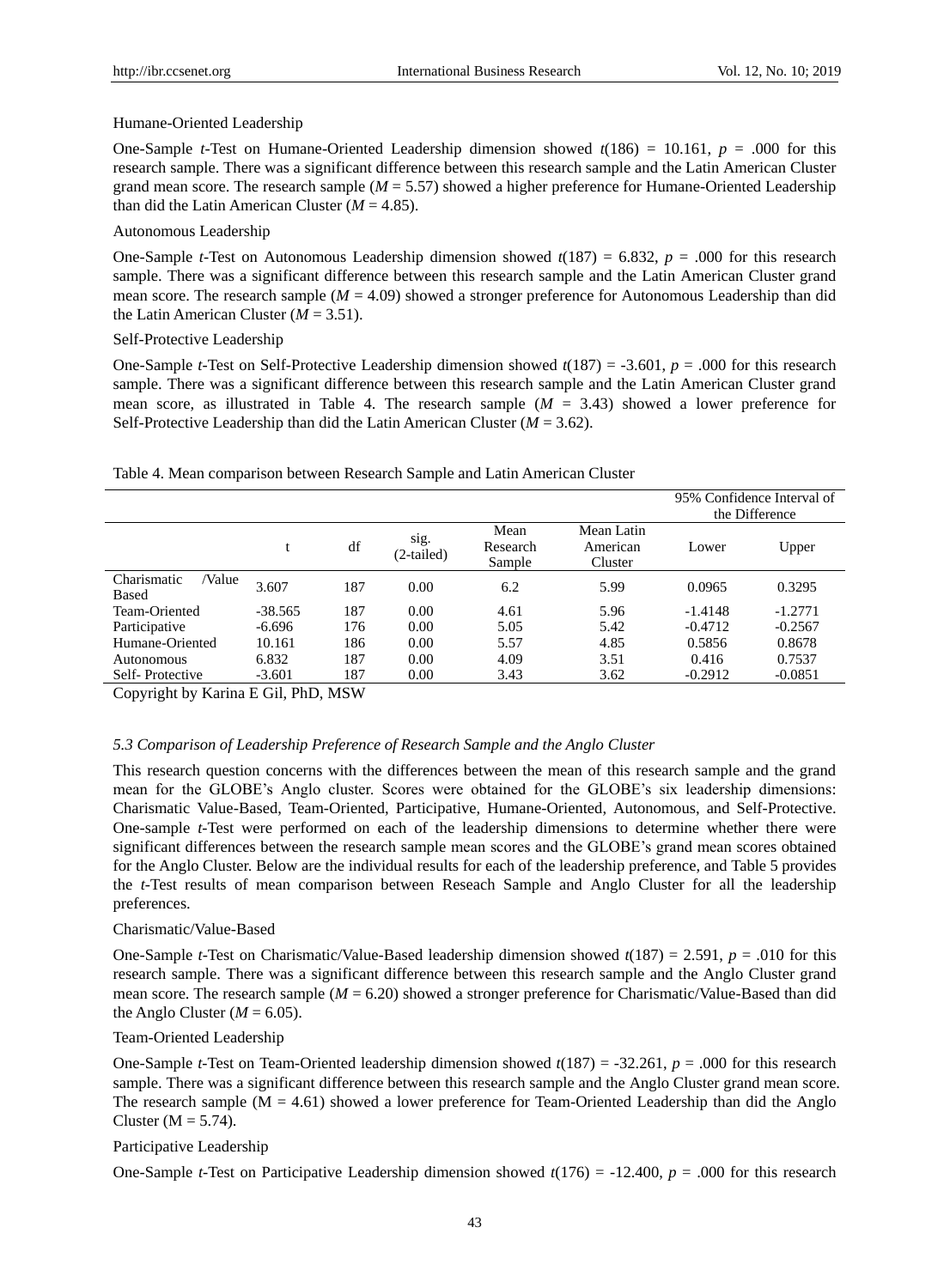sample. There was a significant difference between this research sample and the Anglo Cluster grand mean. The research sample (*M =* 5.05) showed a lower preference for Participative Leadership than did the Anglo Cluster  $(M = 5.73)$ .

# Humane-Oriented Leadership

One-Sample *t*-Test on Humane-Oriented Leadership dimension showed *t*(186) = 6.945, *p* = .000 for this research sample. There was a significant difference between this research sample and the Anglo Cluster grand mean score. The research sample (*M* = 5.57) showed a higher preference for Humane-Oriented Leadership than did the Anglo Cluster ( $M = 5.08$ ).

### Autonomous Leadership

One-Sample *t*-Test on Autonomous Leadership dimension showed *t*(187) = 3.211, *p* = .002 for this research sample. There was a significant difference between this research sample and the Anglo Cluster grand mean score. The research sample  $(M = 4.09)$  showed a higher preference for Autonomous Leadership than did the Anglo Cluster  $(M = 3.82)$ .

#### Self-Protective Leadership

One-Sample *t*-Test Self-Protective Leadership dimension showed *t*(187) = 6.735, *p =* .000 for this research sample. There was a significant difference between this research sample and the Anglo Cluster grand mean. The research sample (*M* = 3.43) showed a higher preference for Self-Protective Leadership than did the Anglo Cluster  $(M = 3.08)$ .

# Table 5. Mean comparison between Research Sample and Anglo Cluster

|                                |           |     |                    |                            |                          | 95% Confidence Interval<br>of the Difference |           |
|--------------------------------|-----------|-----|--------------------|----------------------------|--------------------------|----------------------------------------------|-----------|
|                                |           | df  | sig.<br>(2-tailed) | Research<br>sample<br>Mean | Anglo<br>Cluster<br>Mean | Lower                                        | Upper     |
| Charismatic<br>/Value<br>Based | 2.591     | 187 | 0.01               | 6.20                       | 6.05                     | 0.0365                                       | 0.2695    |
| Team-Oriented                  | $-32.261$ | 187 | $\Omega$           | 4.61                       | 5.74                     | $-1.1948$                                    | $-1.0571$ |
| Participative                  | $-12.4$   | 176 | $\Omega$           | 5.05                       | 5.73                     | $-0.7812$                                    | $-0.5667$ |
| Humane-Oriented                | 6.945     | 186 | $\Omega$           | 5.57                       | 5.08                     | 0.3556                                       | 0.6378    |
| Autonomous                     | 3.211     | 187 | 0.002              | 4.09                       | 3.82                     | 0.106                                        | 0.4437    |
| Self-Protective                | 6.735     | 187 | 0                  | 3.43                       | 3.08                     | 0.2488                                       | 0.4549    |

Copyright by Karina E Gil, Ph.D., MSW

#### **6. Discussion**

The premise behind this research came from House et al. (2004) which asserted "many leadership attributes are culturally contingent" (p. 40) which led to the expectation that Latino leaders in the U.S., whether they were U.S. native or foreign-born, would have similar, if not equal, scores to that of either the Latin American or Anglo cluster. This assertion was made because many Latinos in the U.S. continue to have strong ties to Latin American countries while acculturating to the Anglo culture to perform their leadership roles. However, when performing *t*-Tests to compare the mean differences, the study found significant differences between the research sample and both the Latin American and Anglo Cluster grand mean scores on all leadership dimensions.

Based on the GLOBE's scoring process and the mean scores of the research sample on the six leadership dimensions, the research sample found that Charismatic/Value-Based leadership contributes greatly to outstanding leadership practices, while Humane-Oriented and Participative leadership contributes slightly. The research sample also found that Team-Oriented and Autonomous Leadership did not have an impact on outstanding leadership practices, while Self-Protective was found to slightly inhibit it (See Figure 1).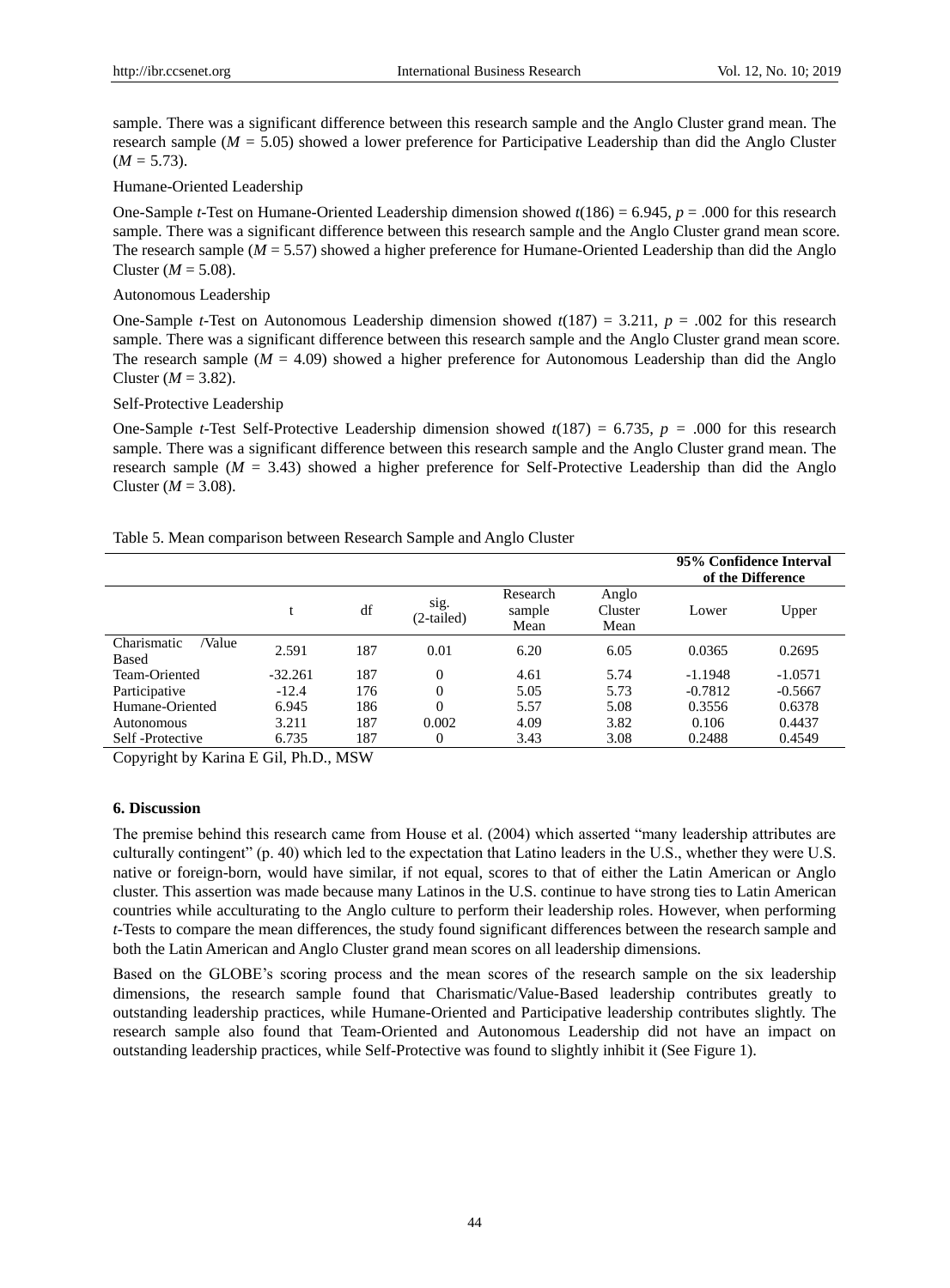

Figure 1. Bar Graph Study Group Mean Score on GLOBE's Six Leadership Dimensions

Compared to the Latin American Cluster, in descending order, the research sample was found to have a higher preference for Charismatic/ Value-Based, Humane-Oriented and Participative Leadership practices, while the Latin American Cluster had a higher preference for Team-Oriented, Charismatic/Value-Based and Participative leadership practices. The research sample showed the least preference for Self-Protective leadership while the Latin American Cluster showed the least preference for the Autonomous Leadership practice

Although, both the research sample and the Anglo Cluster scored high on Charismatic/Value-Based leadership, the research sample showed an even higher preference for this leadership dimension than the Anglo cluster. Additionally, the Anglo Cluster showed a higher preference for Team-Oriented and Participative leadership than did the research sample. Both, the Anglo and research sample scored lowest on Self-Protective leadership but the Anglo Cluster showed an even lower preference for it.

These results are somewhat consistent with the results from Li (2010). Li studied the cultural and leadership preferences of Chinese petroleum professionals who grew up in mainland China and emigrated to the U.S. to achieve higher education. The study compared the global leadership preferences of the research sample and the reported Chinese and Anglo Cluster leadership scores in the GLOBE. Li found that her research sample was significantly different than China and the Anglo cluster on Team-Oriented, Humane-Oriented, Autonomous, and Self- Protective leadership. However, Li's study found no significant difference between the research group and the Anglo Cluster on Charismatic/ Value-Based leadership.

The fact that this research sample scored significantly different than the Latin American and Anglo cluster suggests the need for an alternative explanation. One possible explanation may be found in the concept of third culture or "hybrid team culture." Hybrid Culture, a term first used by Argentinean anthropologist Néstor García in his book Hybrid Cultures, is defined as "a process of intersections and transactions…which make it possible to avoid the segregation that accompanies multiculturalism and allows it to become inter-culturalism" (García, 2001). In line with this concept, the research sample, based on their leadership preference may have created an alternative culture based on professional identity rather than an ethnic identity. Additionally, this finding is somewhat consistent with the findings of the *2002 National Survey of Latinos* conducted by the Pew Hispanic Center in partnership with the Keiser Family Foundation that indicated that "Hispanics seem to see themselves as having separate and distinct culture based in country of origin rather than sharing a single culture as Hispanics or Latinos" (2002, p.7). Instead of a culture based on country of origin, the research sample may have shared a culture based on achievement or a share experience of what may have taken them to achieve a high-level leadership position, thus making them have different preferences than either the Latin American or Anglo cluster.

Finally, based on their leadership preferences, it can be concluded that as a group, Latinos participant of this research study, prefer a leader who inspires, motivates and has strong core values, and who is supportive and considerate while exerting compassion and generosity. Latinos do not prefer a leader who uses status enhancements and face-saving tactics.

#### **7. Limitation of the Findings**

The limitations of the study included a sample of convenience, which limits the generalizability of the results. Most of the data were self-reported, which can be affected by self-perceptions, and most research participants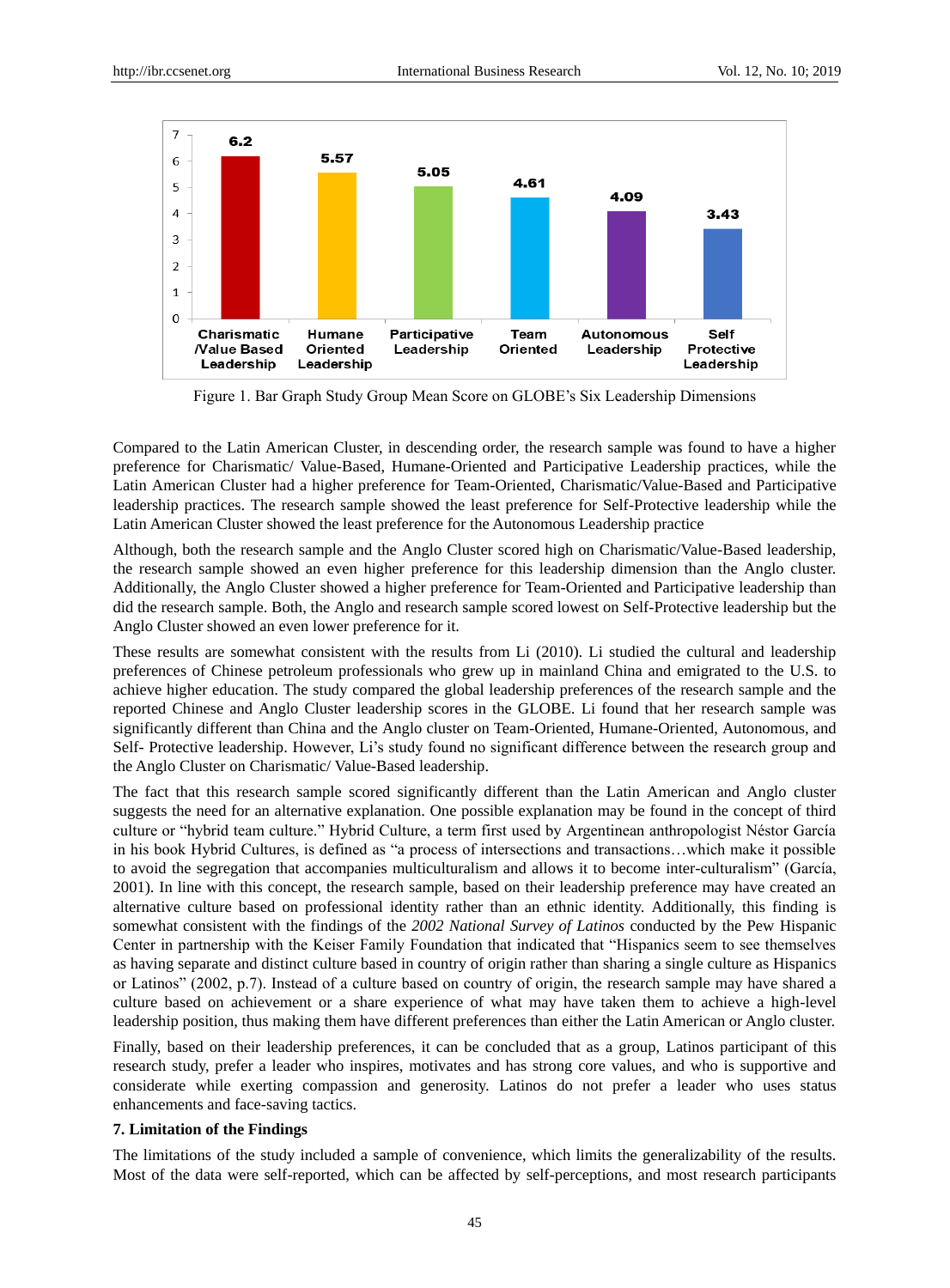worked in the non-profit sectors.

Additionally, all the questionnaires were administered in English only which limited the participants to those who were English speakers leaving behind an important percentage of community leaders who are Spanish speakers only.

#### **8. Implication and Recommendation for Future Research**

The Latino community is the fastest-growing minority group in the United States, and as such, its members are increasingly moving into leadership positions. Unfortunately, limited research has been conducted to learn more about Latino leadership practices and preferences. The present research attempted to contribute to the body of knowledge and bring to light the uniqueness of the Latino leadership preferences and experience. The findings indicate that this is a very different group within the Latino community, and more research is needed to explore the characteristics of this unique group.

Finally, it is essential to understand the findings of this research within its context in terms of culture and iterms of the current historical period. This research is being conducted while Latinos are about to become the largest minority group of the U.S. while still facing disadvantages in terms of income, education, and accessibility. The findings that the research group strongly preferred the leadership dimension of Charismatic/Value-Based leadership and Humane-Oriented leadership is very telling as to what Latino leaders prefer from political and sociological perspectives and points to what type of leaders they a looking for to bring their community's strength forth. Additionally, this should inform the theoretical and practice aspects of leadership, as this group appears to have unique views and, potentially, expectations when it comes to leadership preferences. The Latinos in this research study had clear expectations of the characteristics they prefer to see in their leaders. For leaders to gain the support and "buy-in" of this community, they will have to develop and amplify the characteristic preferred by this group. The growth of the Latino community has made it such that U.S. leaders can no longer ignore the preferences of this community. Therefore, a paradigm shift is imperative in leadership theory and practice so it can be adapted to reflect the needs and preferences of this community.

# **References**

- Baumeister, P. J. (2006). Implicit leadership theory in the United State: A comparative study of Mexican Immigrants, Mexican Americans, and non-Hispanic Americans. *Dissertation Abstracts International, 66*(8-B), 4469.
- Frey, W. (2018). *The Millenial Generation: A demographic bridge to America's diverse future*. Metropolitan Policy at Brookings. Washigton: DC.
- Garcia, N. (2001). Cultural hibridas. *Estrategias para entrar y salir de la modernidad*. Ramdom House: Mondadori.
- Hernandez, A. & Ramirez, A. (2001, January). *Reflecting an American vista: The character and impact of Latino leadership. Latino Leadership, 1*, 1. Washington, DC: National Community for Latino Leadership, Inc.
- Hispanic Association on Corporate Responsibility. (2016). Corporate Inclusion Index. Washington: DC. Hispanic Association on Corporate Responsibility.
- House, R., Hanges, P., Javidan, M., Dofman, P., & Gupta, V. (Ed.). (2004). Culture, leadership, and organizations: the GLOBE study of 62 societies. California: Sage Publications, Inc.
- Li, Y. (2010). *A comparison of the cultural impacts of leadership preferences between overseas Chinese petroleum professionals and GLOBE scores.* Ph.D. dissertation. San Antonio, TX: Our Lady of the Lake University. https://doi.org/10.2118/130654-MS
- Martinez, M. & Ariosto, D. (2011, March 24). Hispanic population exceeds 50 million, firmly nation's No. 2 group. *CNN.* Retrieved from http://articles.cnn.com/2011-03-24/us/census.hispanics 1 hispanic-population-illegal-immigration-foreignborn? s=PM:US
- National Council of La Raza. (2004). *United States*. (*Fact Sheet).* Washington, DC:Author.
- Pew Hispanic Center/Kaiser Family Foundation. (2002). *National Survey of Latino.* Retrieved from http://pewhispanic.org/files/reports/15.pdf
- Ramirez, R. (2002). *A comparison if transformational and transactional leadership styles between United States and Latin American citizen as moderated by sex.* Unpublished doctoral dissertation, Our Lady of the Lake University, Texas.